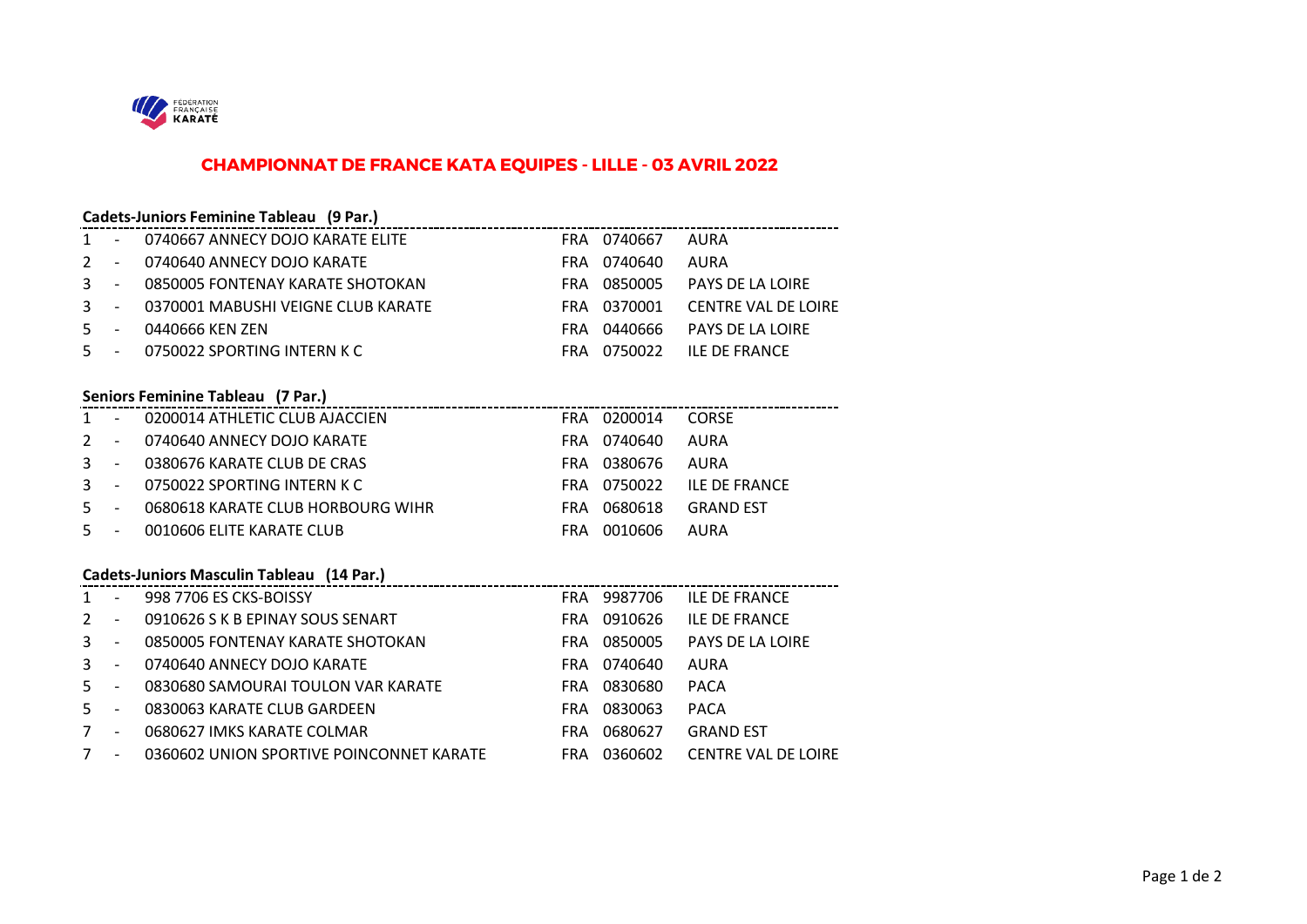# **Seniors Masculin Tableau (10 Par.)**

| $\mathbf{1}$ | $\sim$                   | - 0950034 ASS AMICALE SPORTIVE SARCELLES KARATE |            | FRA 0950034 | <b>ILE DE FRANCE</b>       |
|--------------|--------------------------|-------------------------------------------------|------------|-------------|----------------------------|
| $2 -$        |                          | 0910626 S K B EPINAY SOUS SENART                | FRA        | 0910626     | <b>ILE DE FRANCE</b>       |
| $3 -$        |                          | 0750022 SPORTING INTERN K C                     |            | FRA 0750022 | <b>ILE DE FRANCE</b>       |
| $3 - -$      |                          | 0370001 MABUSHI VEIGNE CLUB KARATE              |            | FRA 0370001 | <b>CENTRE VAL DE LOIRE</b> |
| $5 -$        |                          | 0440666 KEN ZEN                                 |            | FRA 0440666 | PAYS DE LA LOIRE           |
| $5 -$        |                          | 0950622 TEAM KOMBAT CLUB SAINT BRICE            | FRA        | 0950622     | <b>ILE DE FRANCE</b>       |
| 7            | $\overline{\phantom{a}}$ | 0020013 AS KARATE SOISSONS                      | <b>FRA</b> | 0020013     | HAUTS DE FRANCE            |
|              |                          |                                                 |            |             |                            |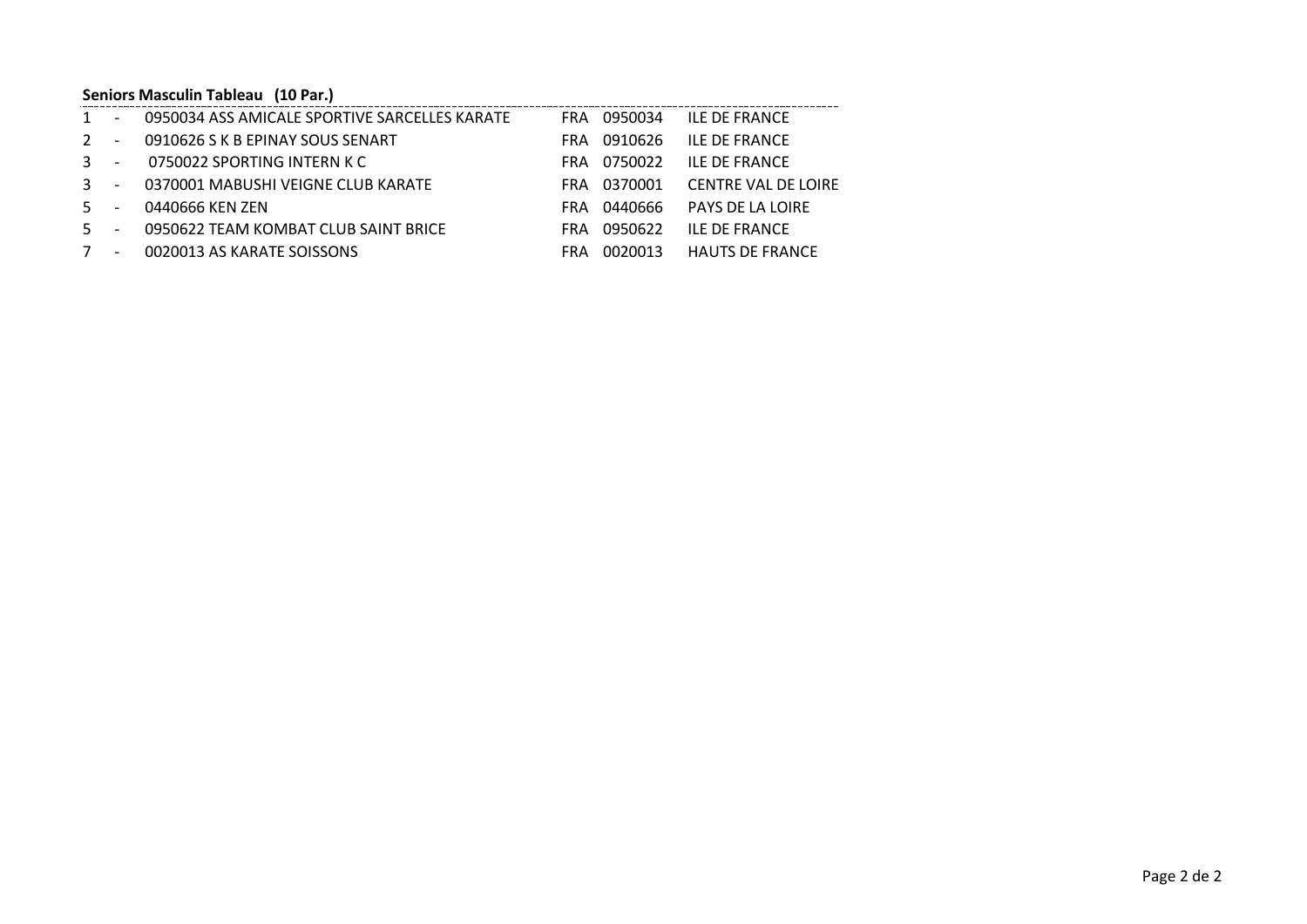

#### **CHAMPIONNAT DE FRANCE KATA MCJS - IND - LILLE - 02 AVRIL 2022**

|              |                          | <b>Cadet Feminine Tableau</b> | (57 Par.)              |            |         |                                         |                        |
|--------------|--------------------------|-------------------------------|------------------------|------------|---------|-----------------------------------------|------------------------|
|              | и,                       | 10965247                      | <b>ORDONEZ INES</b>    | <b>FRA</b> | 0920704 | INSTITUT DE GOJURYU KENKYUKAI DE FRANCE | <b>ILE DE FRANCE</b>   |
| $2^{\circ}$  | $\sim$                   | 10725362                      | <b>YVON SYDNEY</b>     | <b>FRA</b> | 0540029 | KARATE CLUB LONGUYONNAIS                | <b>GRAND EST</b>       |
| $\mathbf{3}$ | - -                      | 10569301                      | <b>GERAUD NOEMIE</b>   | <b>FRA</b> | 0310084 | KARATE CLUB LE VERNET                   | <b>OCCITANIE</b>       |
| $\mathbf{3}$ | - -                      | 10375937                      | <b>BUI MAI-LINH</b>    | <b>FRA</b> | 0740640 | ANNECY DOJO KARATE                      | AURA                   |
| $5 -$        |                          | 10723279                      | <b>HERRMANN ADELIA</b> | <b>FRA</b> | 0590605 | RYU KARATE RUMEGIES                     | <b>HAUTS DE FRANCE</b> |
| $5 -$        |                          | 10720765                      | <b>MOUS SAJIA</b>      | <b>FRA</b> | 0780689 | HOUDAN KARATE DO                        | <b>ILE DE FRANCE</b>   |
|              | $\overline{\phantom{a}}$ | 10920480                      | VILANOVA JULIA         | <b>FRA</b> | 0310059 | ARTS MARTIAUX TOULOUSE MIRAIL           | <b>OCCITANIE</b>       |
|              | $\overline{\phantom{a}}$ | 10754609                      | DECOUZON ALIXIA        | <b>FRA</b> | 0740667 | ANNECY DOJO KARATE ELITE                | <b>AURA</b>            |
|              |                          |                               |                        |            |         |                                         |                        |

## **Junior Feminine Tableau (50 Par.)**

|       | $J$ . The state of $J$ is the state of $J$ |                             |            |         |                                  |                      |
|-------|--------------------------------------------|-----------------------------|------------|---------|----------------------------------|----------------------|
| $1 -$ | 10379800                                   | <b>VINCENT KETHLEEN</b>     | <b>FRA</b> |         | 0770625 A S C KARATE CHANTELOUP  | ILE DE FRANCE        |
| $2 -$ | 10467246                                   | SAMPIERI CASSANDRA          | <b>FRA</b> | 0200642 | KARATE CLUB GOJU RYU             | <b>CORSE</b>         |
| $3 -$ | 10375937                                   | <b>BUI MAI-LINH</b>         | <b>FRA</b> | 0740640 | ANNECY DOJO KARATE               | <b>AURA</b>          |
| $3 -$ | 10608970                                   | <b>GIANNECHINI JULIETTE</b> | <b>FRA</b> | 0200014 | ATHLETIC CLUB AJACCIEN           | <b>CORSE</b>         |
| $5 -$ | 10611827                                   | HUYET DUMONG JUSTINE        | <b>FRA</b> | 0740667 | ANNECY DOJO KARATE ELITE         | <b>AURA</b>          |
| $5 -$ | 10446710                                   | NGOAN CAROLINE              | <b>FRA</b> |         | 0910626 S K B EPINAY SOUS SENART | <b>ILE DE FRANCE</b> |
| $7 -$ | 10490315                                   | <b>GOORIMOOTHY YASHNI</b>   | <b>FRA</b> |         | 0910626 S K B EPINAY SOUS SENART | <b>ILE DE FRANCE</b> |
| $7 -$ | 10721826                                   | <b>GUILLET EMILIE</b>       | FRA        | 0740640 | ANNECY DOJO KARATE               | AURA                 |

#### **Minime Feminine Tableau (55 Par.)**

|       | $\sim$ | 10965247 | <b>ORDONEZ INES</b>          | <b>FRA</b> | 0920704 | INSTITUT DE GOJURYU KENKYUKAI DE FRANCE  | <b>ILE DE FRANCE</b>   |
|-------|--------|----------|------------------------------|------------|---------|------------------------------------------|------------------------|
| $2 -$ |        | 10920480 | VILANOVA JULIA               | <b>FRA</b> | 0310059 | ARTS MARTIAUX TOULOUSE MIRAIL            | <b>OCCITANIE</b>       |
| $3 -$ |        | 10898034 | <b>VAUCELLE-SPELLE NINON</b> | FRA        | 0740667 | ANNECY DOJO KARATE ELITE                 | <b>AURA</b>            |
| $3 -$ |        | 10892406 | DESPUJOL AURORE              | FRA        | 0920704 | INSTITUT DE GOJURYU KENKYUKAI DE FRANCE  | <b>ILE DE FRANCE</b>   |
| $5 -$ |        | 10734867 | <b>SCARFONE MORGANE</b>      | FRA        | 0830751 | ASSOCIATION SPORTIVE BRIGNOLES KARATE 83 | <b>PACA</b>            |
| $5 -$ |        | 11167492 | <b>HOAREAU GABRIELLE</b>     | FRA        | 9740726 | SHOTOKAN KARATE SUD REUNION              | <b>REUNION</b>         |
|       | $\sim$ | 10935271 | PICAZO LUQUE ELEONOR         | <b>FRA</b> | 0590151 | SEIKEN KARATE DO CLUB                    | <b>HAUTS DE FRANCE</b> |
|       | $\sim$ | 10821790 | TETARD BLANCHE               | FRA        | 0060729 | KARATE MAKOTO NICE SAINT ROCH            | <b>PACA</b>            |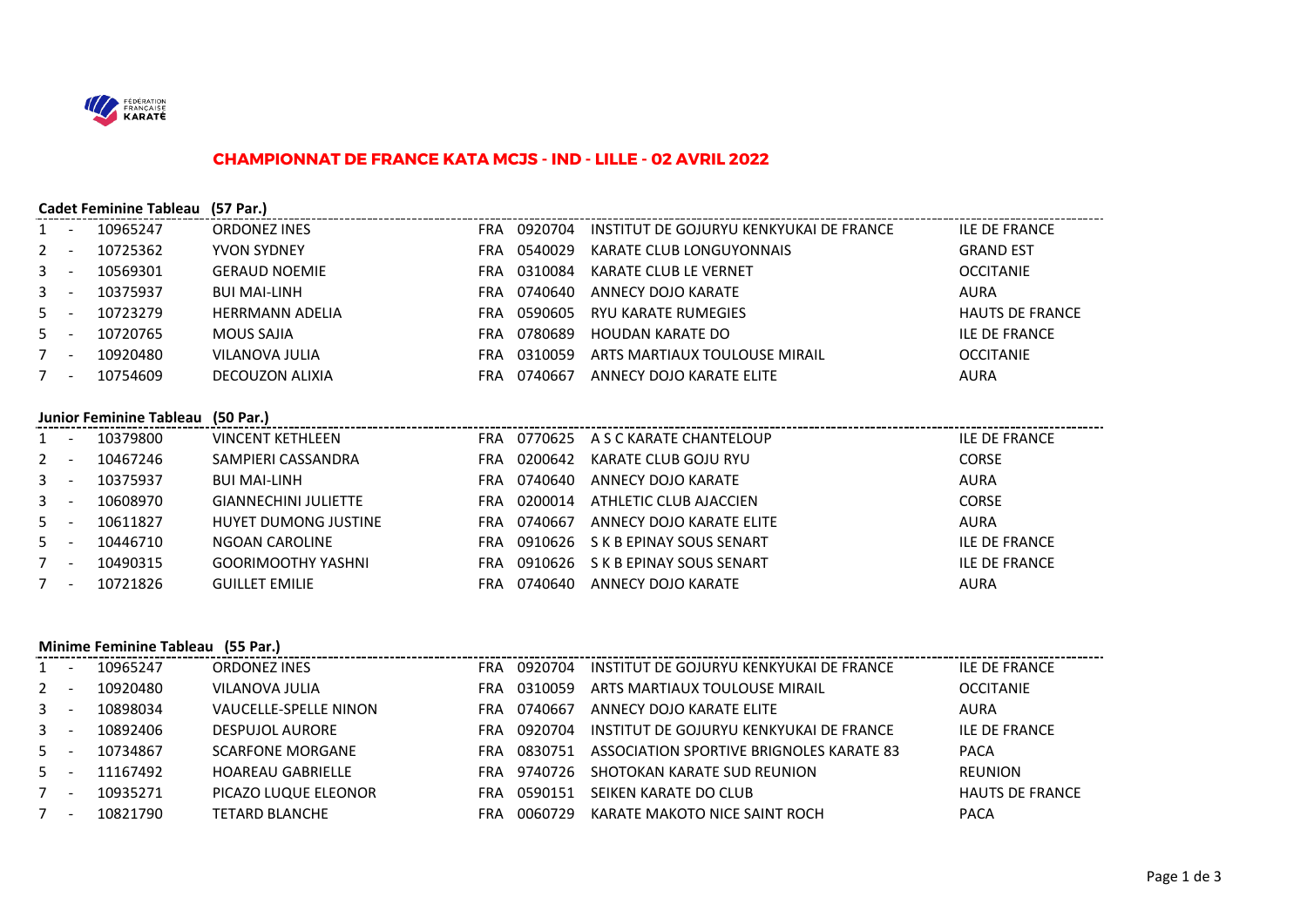|             |                          | <b>Senior Feminine Tableau</b> | (48 Par.)            |            |         |                          |                      |  |  |  |
|-------------|--------------------------|--------------------------------|----------------------|------------|---------|--------------------------|----------------------|--|--|--|
| 1           | $\overline{\phantom{a}}$ | 01350811                       | FERACCI ALEXANDRA    | <b>FRA</b> | 0200014 | ATHLETIC CLUB AJACCIEN   | <b>CORSE</b>         |  |  |  |
| $2 -$       |                          | 10168821                       | TAILY HELVETIA       | FRA        | 0910626 | S K B EPINAY SOUS SENART | <b>ILE DE FRANCE</b> |  |  |  |
| $3 -$       |                          | 10790380                       | PIERI LAURA          | FRA        | 0200014 | ATHLETIC CLUB AJACCIEN   | <b>CORSE</b>         |  |  |  |
| $3 -$       |                          | 09459058                       | FERACCI LAETITIA     | FRA        | 0200014 | ATHLETIC CLUB AJACCIEN   | <b>CORSE</b>         |  |  |  |
| $5 -$       |                          | 10241918                       | SANCHEZ EMMA         | FRA        | 0740640 | ANNECY DOJO KARATE       | <b>AURA</b>          |  |  |  |
| $5 -$       |                          | 10300881                       | <b>SEVERAN LEA</b>   | FRA        | 0060859 | SHIN GI TAI              | <b>PACA</b>          |  |  |  |
| $7^{\circ}$ | $\overline{\phantom{a}}$ | 10439327                       | BARBARIN NATACHA     | FRA        | 0380676 | KARATE CLUB DE CRAS      | <b>AURA</b>          |  |  |  |
|             | $\overline{\phantom{a}}$ | 10611827                       | HUYET DUMONG JUSTINE | FRA        | 0740667 | ANNECY DOJO KARATE ELITE | <b>AURA</b>          |  |  |  |

#### **Cadet Masculin Tableau (60 Par.)**

|              | <u>. на т</u>            | 10811308 | <b>NOUR MAURIS LORICK</b> | FRA        | 0700002 | KARATE CLUB DE LURE                     | BOURGOGNE FRANCHE COMTE    |
|--------------|--------------------------|----------|---------------------------|------------|---------|-----------------------------------------|----------------------------|
| $2 -$        |                          | 10806499 | PERINI CAMIL              | FRA        | 0920704 | INSTITUT DE GOJURYU KENKYUKAI DE FRANCE | <b>ILE DE FRANCE</b>       |
| $3 -$        |                          | 10641934 | CAM THOMMY                | FRA        | 0910626 | S K B EPINAY SOUS SENART                | <b>ILE DE FRANCE</b>       |
| $\mathbf{3}$ | $\overline{\phantom{a}}$ | 10721927 | <b>LESTE ENZO</b>         | FRA        | 9740681 | KARATE SHOTO CL DE BRAS PANON           | REUNION                    |
| $5 -$        |                          | 10894005 | <b>BAREGE DAMIEN</b>      | FRA        | 9740726 | SHOTOKAN KARATE SUD REUNION             | REUNION                    |
| $5 -$        |                          | 10509117 | <b>TRAN FABRICE</b>       | FRA        | 0930080 | KCVO                                    | <b>ILE DE FRANCE</b>       |
|              | -                        | 10983656 | HUYET DUMONG THOMAS       | <b>FRA</b> | 0740667 | ANNECY DOJO KARATE ELITE                | AURA                       |
|              | . .                      | 10725741 | NGUYEN TOAN               | FRA        | 0360602 | UNION SPORTIVE POINCONNET KARA          | <b>CENTRE VAL DE LOIRE</b> |

### **Junior Masculin Tableau (59 Par.)**

| $1 -$ |     | 10474106 | <b>HOFFMANN LUCAS</b>     | <b>FRA</b> | 0950034 | ASS AMICALE SPORTIVE SARCELLES KARATE | <b>ILE DE FRANCE</b>           |
|-------|-----|----------|---------------------------|------------|---------|---------------------------------------|--------------------------------|
| $2 -$ |     | 10564035 | <b>CHAFFORT LUCAS</b>     | FRA        | 0200014 | ATHLETIC CLUB AJACCIEN                | <b>CORSE</b>                   |
| $3 -$ |     | 10811308 | <b>NOUR MAURIS LORICK</b> | FRA        | 0700002 | KARATE CLUB DE LURE                   | <b>BOURGOGNE FRANCHE COMTE</b> |
| $3 -$ |     | 10740728 | PELTIER TOM               | FRA        | 0370001 | MABUSHI VEIGNE CLUB KARATE            | CENTRE VAL DE LOIRE            |
| $5 -$ |     | 10385260 | DONSE TEO                 | <b>FRA</b> |         | 0770616 C K S EN PAYS CRECOIS         | <b>ILE DE FRANCE</b>           |
| $5 -$ |     | 10622653 | TELLIEZ-MORENI MANOLO     | <b>FRA</b> | 0830680 | SAMOURAI TOULON VAR KARATE            | <b>PACA</b>                    |
| $7 -$ |     | 10304231 | <b>GERMAIN PAUL</b>       | FRA        | 0830063 | KARATE CLUB GARDEEN                   | <b>PACA</b>                    |
|       | . — | 10379279 | <b>COHONER YANIS</b>      | FRA        | 0680627 | IMKS KARATE COLMAR                    | <b>GRAND EST</b>               |